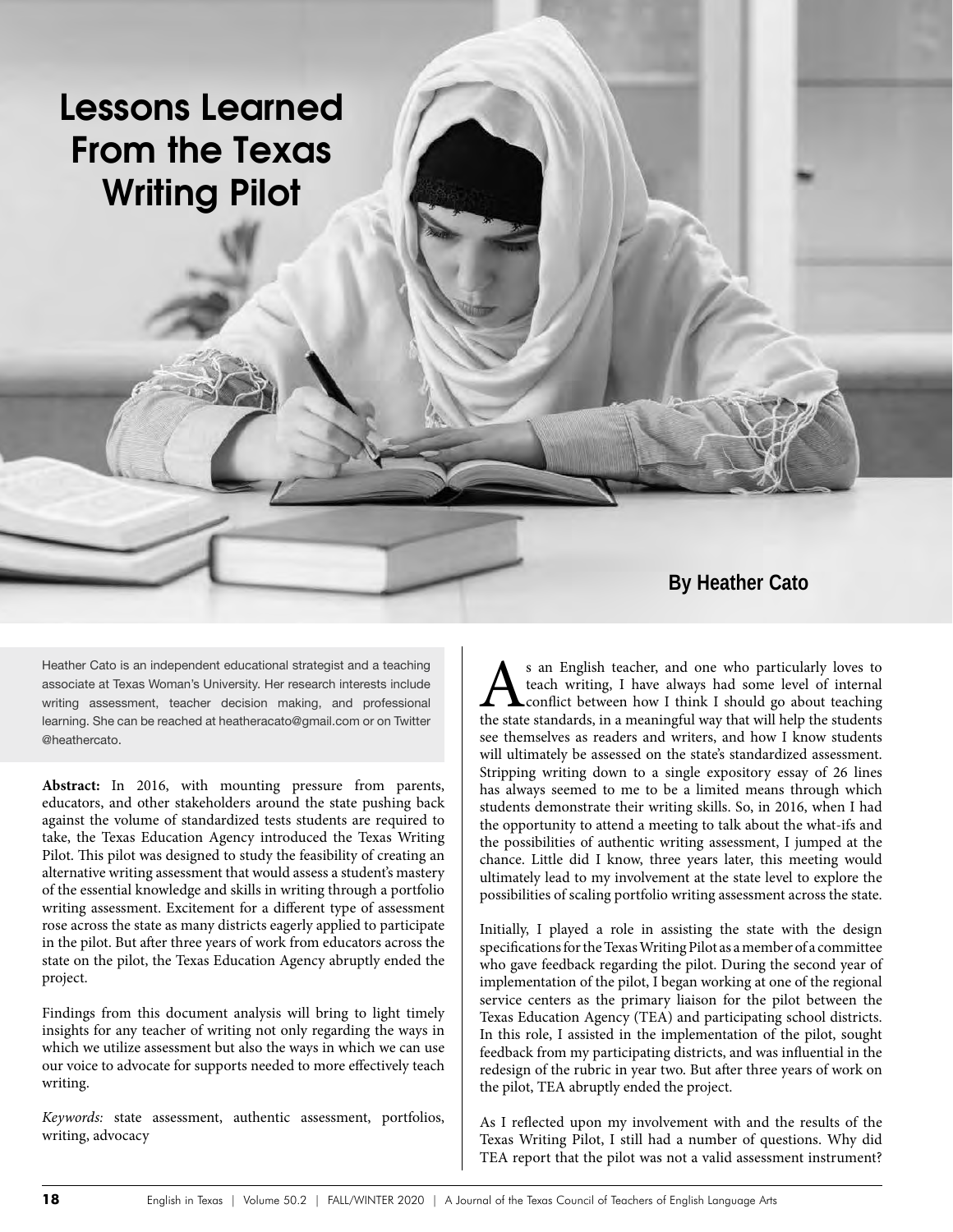What makes an assessment a strong and valid assessment? How might instruction play a more pivotal role within assessment? How might we, as a community of literacy educators, advocate for authentic and meaningful assessment across the state? But before I explored any of these topics, I wanted to start with simply: what happened?

The answer to that question starts with a bit of background on the origins of the Texas Writing Pilot. In 2015, there continued to be an outcry from educators and parents across the state to reduce the burden of standardized assessments on our students. In response, Representative Gary VanDeaver introduced Texas HB 1164 (2015), which was later signed into law. The language of the final bill called for TEA to conduct a study to develop a writing assessment method that would assess:

- 1. a student's mastery of the essential knowledge and skills in writing through timed writing samples;
- 2. improvement of a student's writing skills from the beginning of the school year to the end of the school year;
- 3. a student's ability to follow the writing process from rough draft to final product; and
- 4. a student's ability to produce more than one type of writing style. (HB 1164, 2015)

In response to the legislation, the Student Assessment Division at TEA worked with the Educational Testing Service (ETS), the company that held the state's assessment contract, and representatives from Representative VanDeaver's office to design the parameters for the Texas Writing Pilot (Morgan, 2018). In its final form, the design of the pilot included students in Grade 4, Grade 7, English I, and English II completing two timed writing samples (one in spring and one in fall) as well as two additional writing samples (Texas Education Agency, 2017). The timeline for submitting the four writing samples was spread throughout the course of the school year. Figure 1 depicts the TEA Timeline for the Texas Writing Pilot.

The committee I was initially part of advocated that students needed more timely feedback on their writing so they could use that feedback to continue to improve as writers throughout the course of the school year. To provide this timely feedback to the students, the design of the pilot included that the student's classroom teacher would assess the student writing as opposed to sending it off for a blind scorer to rate (Texas Education Agency, 2017). Ideally, students would be able to use this specific feedback as they continued to develop their writing skills throughout the year.

Other parameters of the pilot stipulated that these additional writing samples should mirror classroom writing instruction and incorporate the writing process from start to finish (Texas Education Agency, n.d.). Samples of student work were collected in portfolios to provide evidence that a student could compose writing in a variety of writing genres. For each student, all four writing samples were given an individual score by their teacher and a blind rater (Texas Education Agency, 2017). A sampling of writing samples would be then sent to ETS to receive a third score. Using a portfolio rubric, each student's portfolio was also given an overall score.

In addition to designing and executing the pilot, TEA also conducted a study alongside the pilot to determine score reliability by evaluating "the quality of locally-produced ratings and whether stakes can be associated with the locally-produced ratings" (Texas Education Agency, 2017, p. 5). The goal was to determine the feasibility of taking such an assessment design to scale across the state, for the purposes of high-stakes testing.

Many administrators and educators praised the pilot and reported students were writing more and the quality of writing instruction was better because it was unencumbered by the strain of the State of Texas Assessments of Academic Readiness (STAAR) test (Morgan, 2018; Texas Education Agency, 2018). However, in the final report that TEA sent to the governor and the state legislature, TEA, reflecting on both years of the pilot, concluded that the "pilot did not prove to be a valid assessment instrument" (Texas Education Agency, 2018, p. 22).

With so much promise, it was disappointing to read TEA's conclusion that the Texas Writing Pilot was not a valid assessment. Although I had been quite involved with the pilot from the beginning, I felt it necessary to approach the evidence with fresh eyes. In the following section, the theoretical framework sets the groundwork to explain the lens that I used to approach this study.

## **Theoretical Framework**

Knowledge is a constructed endeavor for it is the individual who possesses the power to construct truth or meaning from their interactions within the world (Crotty, 1998). In order to build the knowledge structures (Harel & Papert, 1991; Papert, 2006) necessary for this research, I chose to utilize the lens of constructivism. As an active participant in the learning process, new knowledge is developed most effectively by learners when they are "in the process of constructing something external which they can examine for themselves and discuss with others" (Picard et al., 2004) as they reflect upon the learning and internalize the new



*Figure 1.* TEA Timeline for The Texas Writing Pilot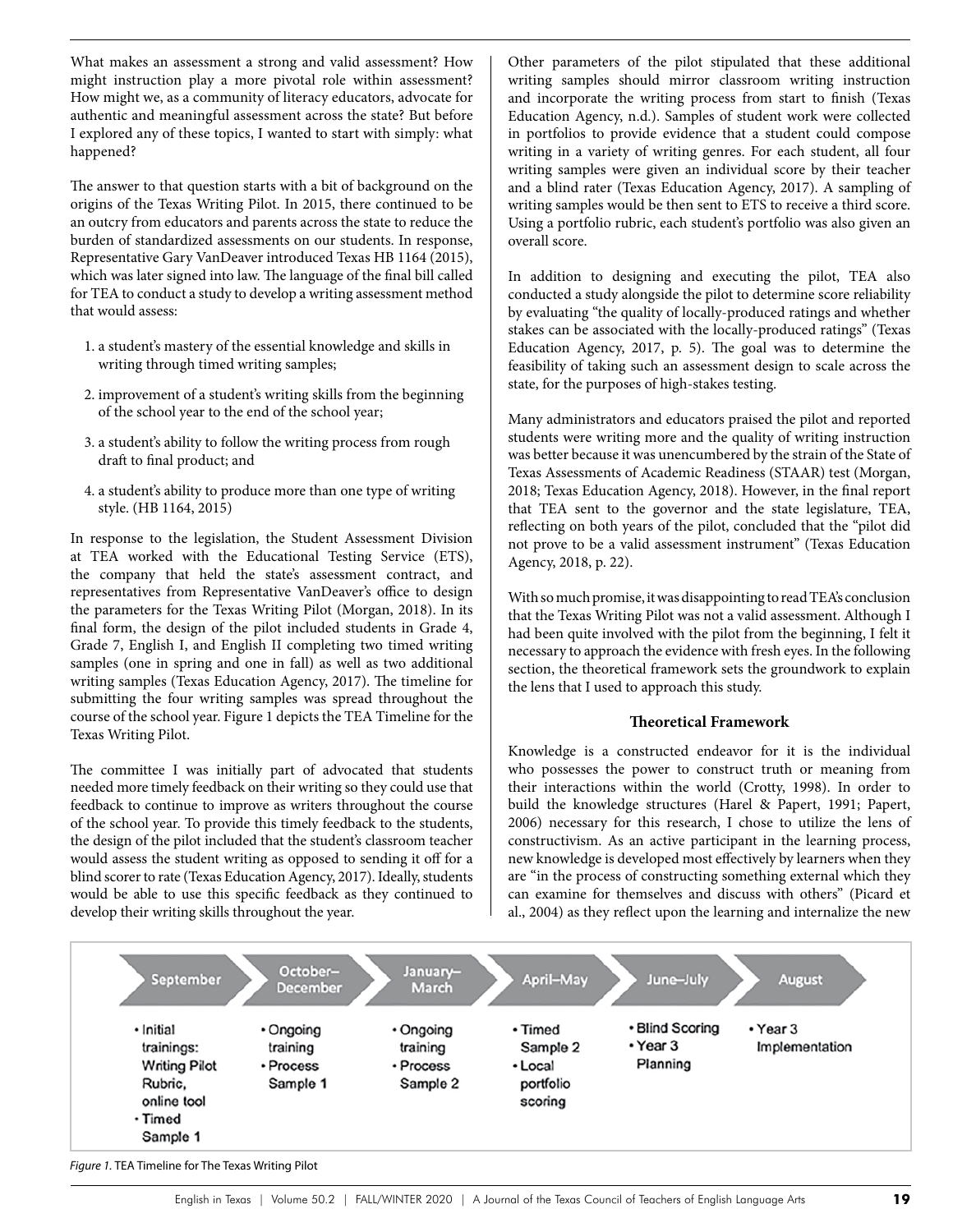

knowledge. Because of my dual role as a participant in the Texas Writing Pilot and as a researcher looking back upon what occurred during the pilot, I relied on constructivism as the means for which to review each of the documents.

# **Literature Review**

In reviewing the documents related to the Texas Writing Pilot, this document analysis seeks to explore the question of what happened during the Texas Writing Pilot. Because the state of Texas ended the pilot citing "scoring correlations and rater-agreement never reached the same level as STAAR, at scale" (Texas Education Agency, 2018, p. 2), I felt it necessary to focus the literature review on previous research that gave further insight into the reliability and validity assessment.

#### **Assessment Reliability**

As far as testing is concerned, reliability can be defined as the frequency with which scores from an assessment would be expected to be similar across multiple iterations of the same assessment (Huot et al., 2010; Lemann, 2000; Moss, 1994). Whereas instrument reliability refers to a test's ability to produce consistent scores, interrater reliability refers to the agreement between raters on the same papers for a given assessment (Huot et al., 2010). One consideration for the widespread adoption of assessments, and more specifically, standardized assessments, can be attributed to a perceived sense of the reliability of the assessment (Moss, 1994).

In the latter half of the twentieth century, Charles Cooper (1977) examined the effectiveness of scoring, which focused on the general impact of a piece of writing, to rank students' writing. As a way of validating the scoring process, he identified seven types of holistic evaluation including general impression marking, formative response, and analytic scoring (Cooper, 1977). Based on his work, Cooper (1977) believed it was possible to improve reliability to acceptable levels when raters shared similar backgrounds and were carefully trained. Training for raters may include not only a focus on rater practices but also clear explanations for each criterion within the rubric as well as examples for each descriptor (Jeong, 2015). Later studies revealed that by making teachers aware of scoring inconsistencies, teachers begin to adjust their scoring and in turn, their scores become more reliable (Coffman, 1971). "While scoring reliability in writing assessment is undeniably important, it has been equally difficult to deliver," (Huot et al., 2010).

## **Assessment Validity**

Prior to the 1920s, it was as if validity was something taken for granted (Huot et al., 2010). Because of the simple fact that creators of assessment instruments were experts of their assessment instruments, it seemed safe to assume that they were experts on the validity of that assessment as well (Diederich et al., 1961; Huot, 2002). Compounding the lack of clarity regarding validity, the overemphasis on rater agreement blurred the difference between validity and reliability (Behizadeh & Engelhard, 2011; Huot et al., 2010; Wiggins, 1993). It wasn't until 1954 that validity began to be looked at in broader terms than just rater agreement. By 1966, "content, criterion, and construct validity became the three main foci for test validation" (Huot et al., 2010, p. 505).

By the 1980s, some researchers explained the over-reliance on reliability had been because of creating a viable assessment as opposed to defining a theoretical framework for writing assessment (Behizadeh & Engelhard, 2011; Huot, 2002). By working within and against the prevailing psychometric paradigm, researchers such as Edward White decided to confront the issue of validity with writing assessments and set out to "devise a writing test that could meet the standard stipulated by the testing experts" (Yancey, 1999,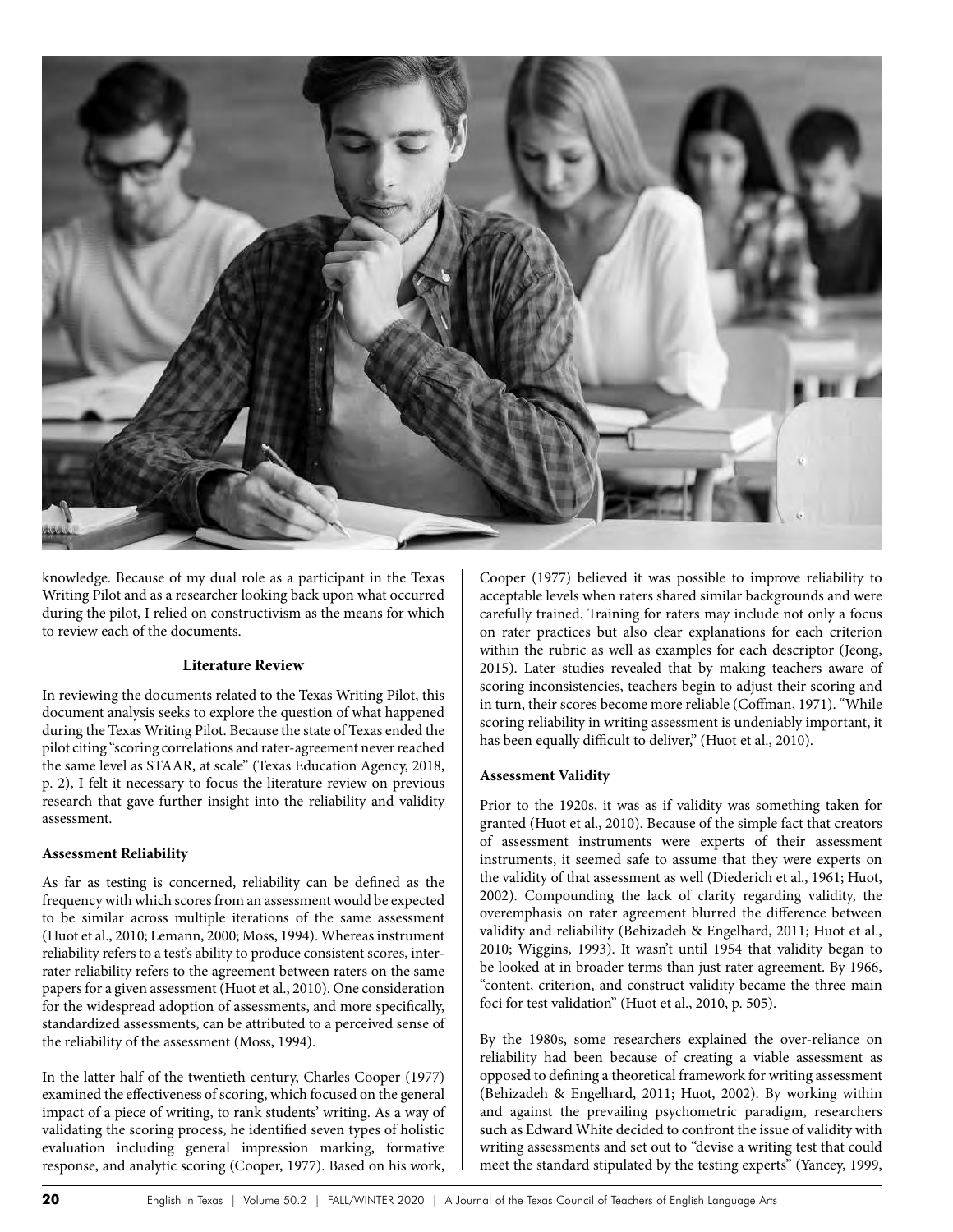p. 490). Adapting the then widely accepted testing technology, the newly designed assessment focused on an end of year essay test that was based on the curriculum covered over the course of the year. Three key procedures identified for this assessment including a writing prompt, anchor papers and scoring guides for raters, and a determination of acceptable agreement by the test-makers helped to distinguish this assessment from other assessments in the field (Yancey, 1999).

While rater agreement is an important consideration in measuring the quality of an assessment, the research suggests that reliability and validity are more complex that merely if a couple of raters came to any kind of consensus on a score for a given paper.

# **Methods**

## **Context**

The purpose of this study was to review official documents related to the Texas Writing Pilot and explore the state's implementation of HB 1164 (2015) as it pertains to student performance assessments. I collected data using the Texas Education Agency's Public Information Request process, where I requested access to all public documents pertaining to the Texas Writing Pilot. The documents reviewed consisted of HB 1164 (2015), the original press release and request for participants, and the three published program reports submitted to the Governor and the Texas Legislature.

# **Data Collection and Analysis**

Archival data related to the Texas Writing Pilot were analyzed using a document analysis protocol (Gibson & Brown, 2009). With any task of document analysis, objectivity and sensitivity must remain of utmost importance in order for the document analysis to be seen as credible and valid (Bowen, 2009). Because of my prior involvement with the pilot, I wanted to make sure I kept an open mind about the data. For this reason, an open coding protocol (Merriam & Tisdell, 2016) was used to examine each line of text by considering the subject and key ideas within each line of text. For each line of text reviewed,

I asked myself what the key theme(s) or idea(s) of the line was and then I recorded my findings in a spreadsheet where I collected the findings of each of the reviewed documents. This analysis provided the opportunity for categories and themes to emerge and included careful reading and re-reading of the data (Bowen, 2009). During the analysis of each document, I engaged in member checking with other school leaders who had taken part in the design and implementation of the pilot to ensure the accuracy of the coding (Merriam & Tisdell, 2016).

# **Findings and Discussion**

Data analysis led to the initial development of 29 identified codes. From additional analysis of these codes, six categories emerged: Authentic Assessment, Writing Portfolios, Student Growth, Instruction, Scoring: Rater Agreement, and Training. Table 1 provides a look into each category and the codes that were associated with each category, along with excerpts of supportive data revealing insight into what happened during the pilot.

Findings from the document analysis have brought to light timely insights for any teacher of writing not only regarding the ways in which we utilize assessment but also the ways in which we can use our voice to advocate for supports that we need in order to more effectively teach writing. The following sections provide an explanation and elaboration for each of the six categories.

# **Assessment Design**

The language of Texas HB 1164 (2015) was clear that the design of the writing assessment should be authentic in demonstrating student growth in writing skills across multiple genre. So, it is no surprise that much attention in the Texas Writing Pilot documents was given to the actual design of the assessment. Upon careful review of the documents, it became evident that there were three specific areas of focus for the design of the assessment. These three areas—authentic assessment, writing portfolios, and student growth—became the headings for three of the categories which I will discuss here.

| Category                    | Codes                                                                               | <b>Examples of Supportive Data</b>                                                                                                                                                                                                                                                                                                               |
|-----------------------------|-------------------------------------------------------------------------------------|--------------------------------------------------------------------------------------------------------------------------------------------------------------------------------------------------------------------------------------------------------------------------------------------------------------------------------------------------|
| Authentic Assessment        | Alternative assessment,<br>authentic assessment,<br>collaborative assessment design | "The Texas Writing Pilot provided the opportunity to begin an investigation into<br>alternative forms of writing assessment in the state" (Texas Education Agency, 2018, p. 2).                                                                                                                                                                  |
| <b>Writing Portfolios</b>   | Writing process, writing<br>portfolio                                               | "Overview: The Texas Writing Pilot was structured to study a more robust, portfolio-<br>style writing assessment, to meaningfully integrate summative assessment into daily<br>instruction" (Texas Education Agency, 2018, p. 2).                                                                                                                |
| Student Growth              | Student growth, student<br>engagement                                               | "These responses will be used to assess the student's mastery of the essential knowledge<br>and skills in writing through timed writing samples, and improvement of a student's<br>writing skills from the beginning of the school year to the end of the school year, as<br>required by the legislation" (Texas Education Agency, 2016b, p. 1). |
| Instruction                 | Classroom instruction,<br>feedback                                                  | "Ultimately, a well-designed assessment should inform and aid best practices in<br>instruction" (Texas Education Agency, 2017, p. 9).                                                                                                                                                                                                            |
| Scoring: Rater<br>Agreement | Reliable and valid, scalability,<br>accountability                                  | "No individual or sum of ratings in the current study reached the reliability of 0.80, and<br>most of the scores' reliabilities were far below 0.80" (Texas Education Agency, 2018, p.<br>$6$ ).                                                                                                                                                 |
| Training                    | Teacher training, collection<br>training, scoring training                          | "While there were some sporadic highlights across the population in both Year 1 and<br>Year 2, the overwhelming variance in data suggests that training enough educators to be<br>standardized scorers would not be possible" (Texas Education Agency, 2018 p. 6).                                                                               |

*Table 1.* TEA Timeline for The Texas Writing Pilot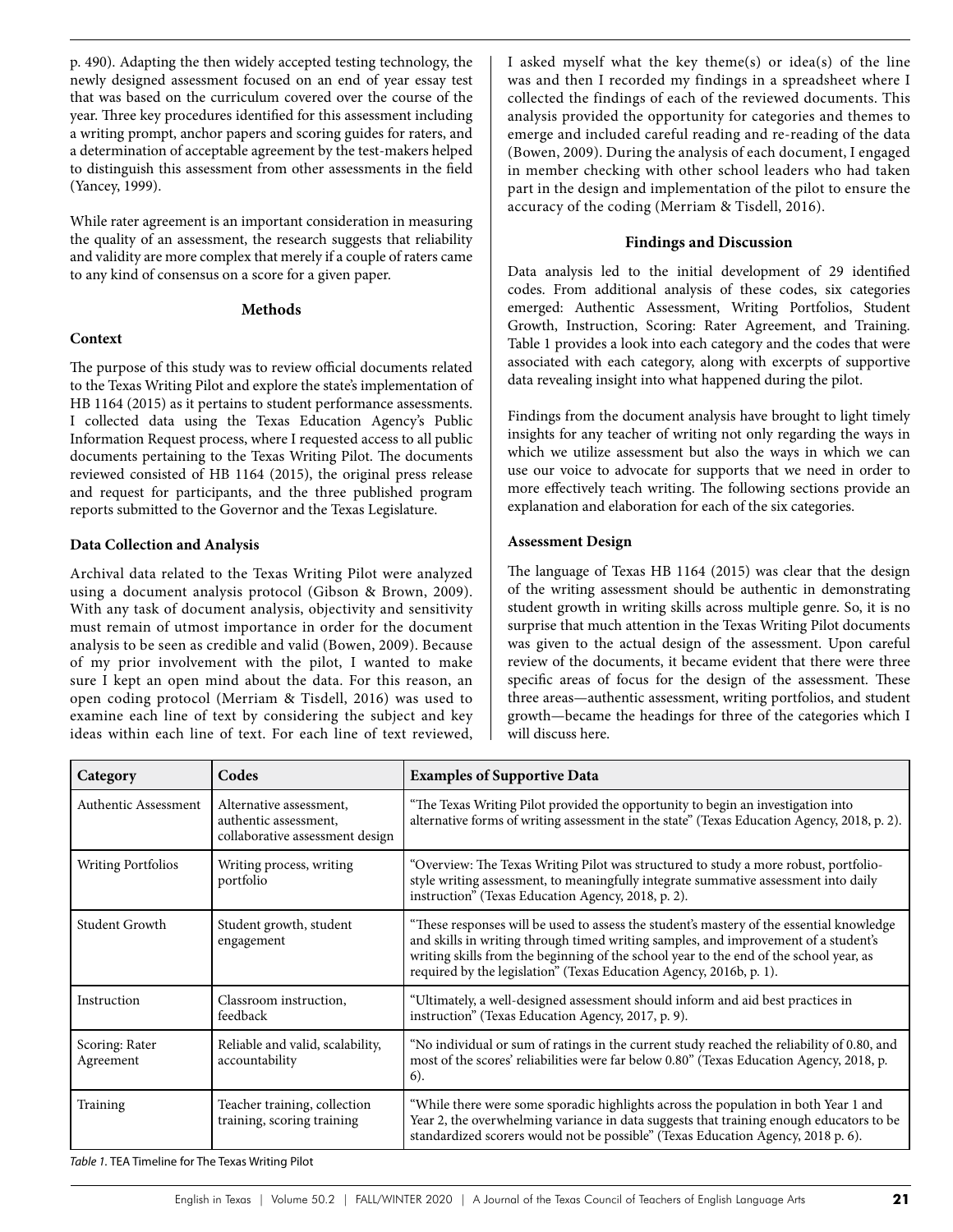Within the category of authentic assessment, I was able to see that much attention was given in the documents to the idea that the development of the pilot would be "a collaborative design process, inclusive of teachers, Education Service Centers (ESCs), and institutes of higher education" (Texas Education Agency, 2016a, p. 2) in order to develop a meaningful assessment for students. During an initial face-to-face meeting in 2017, participants collaborated to develop the foundation of the writing pilot rubric (Texas Education Agency, 2017). This rubric was then used to give each student writing sample a holistic score. However, the documents revealed that Year 1 participants viewed the rubric too similar to the STAAR rubric (Texas Education Agency, 2018) and pushed for a new rubric to be created and used in Year 2. This new rubric shifted the pilot rubric from a 4-point holistic rubric to a 6- or 3-point analytic rubric (Texas Education Agency, 2018).

I found statements that described the importance of the writing process within the creation of the students' writing portfolio (Texas Education Agency, n.d.) which were included in the writing portfolios category. However, there was a difference between the initial design and the actual implementation. The pilot design stated there would be three process writing papers (Texas Education Agency, 2016b), while the actual pilot sampled and assessed only two (Texas Education Agency, 2017). Although teachers were provided with designated time frames and submission windows for assigning and collecting each of the writing-process samples, the teachers had the flexibility to select the genre of writing to collect from students (Texas Education Agency, 2017). TEA reported that this design feature allowed teachers to "fully align the assessment with local instruction and scope and sequence of curriculum" (Texas Education Agency, 2018, p. 7). However, district administrators complained that the timelines for the pilot did not correlate with other district demands, curriculum, and responsibilities (Morgan, 2018).

With the goal being to assess student mastery from the beginning to end of the school year (HB 1164, 2015), student growth is also an important category that was discovered from the documents. As the program design documents specified, "These responses will be used to assess the student's mastery of the essential knowledge and skills in writing through timed writing samples, and improvement of a student's writing skills from the beginning of the school year to the end of the school year, as required by the legislation" (Texas Education Agency, 2016b, p. 4). Even teachers reported seeing student growth as they observed students showing stronger engagement with their writing assignments as a result of the pilot (Texas Education Agency, 2018).

Because interrater reliability never reached the same level of STAAR, TEA determined the design of the pilot was not something that would be able to be scaled statewide for the purpose of accountability (Texas Education Agency, 2018). However, in reviewing the data, it was clear that the design of the pilot drastically changed from Year 1 to Year 2. In the two years of implementation of the pilot, two different rubrics were used, the submission timeline was inconsistent, the choices of prompts for the timed writing were reduced, and participation numbers drastically increased from 1,700 in the first year to over 30,000 students in the second year (Texas Education Agency, 2018). Even though teachers reported that the assessment was authentic and more congruent with classroom instruction, TEA found the consistency in scoring to be lacking (Texas Education Agency, 2018), but any one of these variables alone could dramatically impact the results of interrater reliability. While supporters of authentic assessment should continue to advocate for other studies and opportunities that support core instruction through the use of authentic assessments, advocacy must also focus on the consistent implementation within the study.

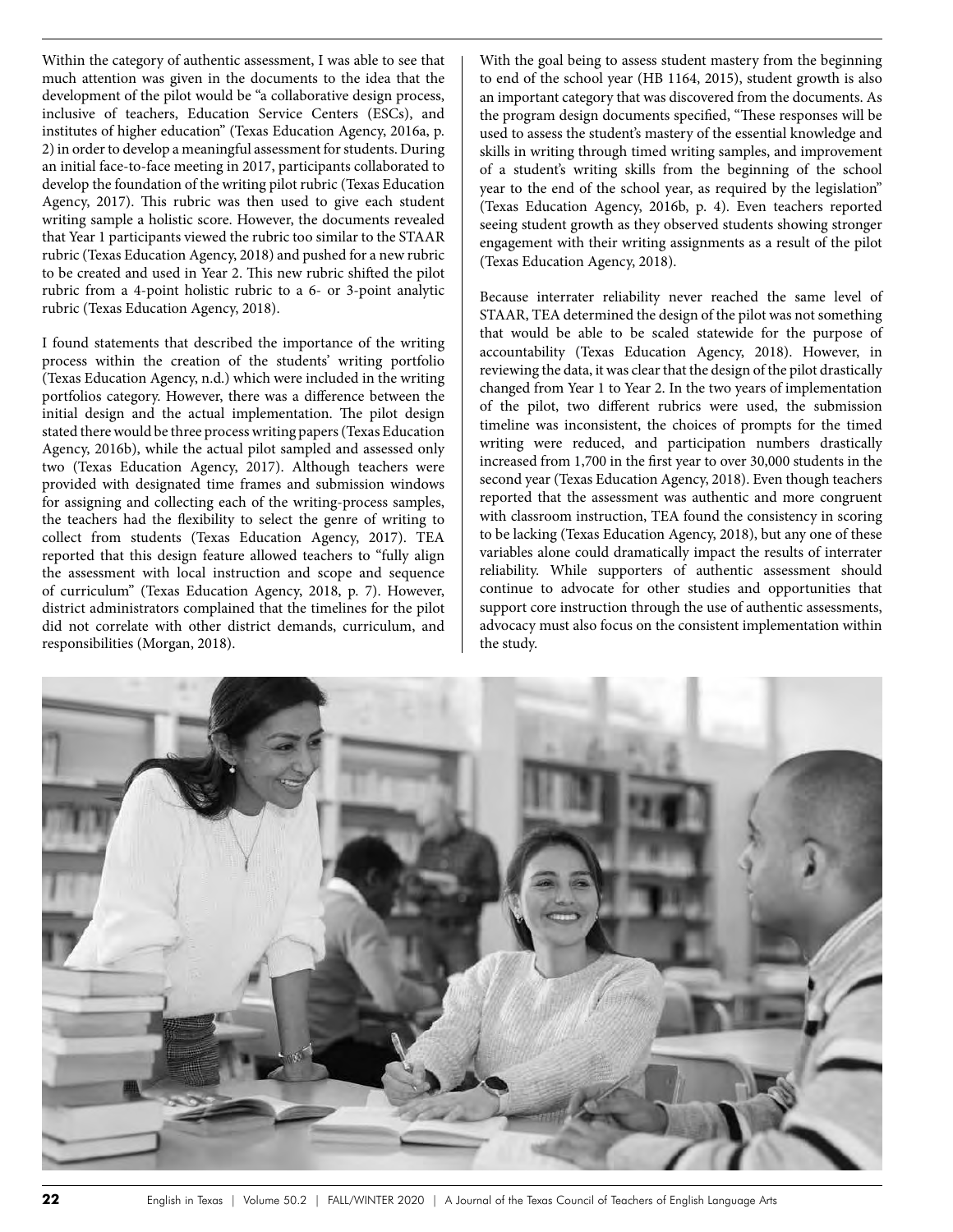#### **Instruction**

For the category of instruction, teacher reflections revealed that educators felt writing instruction was more intentional and focused because of the pilot (Texas Education Agency, 2017). While the study conducted by TEA did not evaluate alignment between instruction and assessment, teachers reported stronger congruence (Texas Education Agency, 2018). Teachers felt that even the prompts were more authentic because the writing prompts were a direct extension of what they were already doing in class (Texas Education Agency, 2017).

The intention of the pilot was that the writing assessments would be an extension of everyday classroom instruction (Texas Education Agency, n.d.). Throughout the documents, it was clear that throughout the pilot, teachers observed improvement in the quality of their writing instruction (Texas Education Agency, 2017; Texas Education Agency 2018). Teachers were also able to see a tighter alignment between what is taught and what is assessed because the assessment was integrated with what students were learning. In Year 1, participants of the pilot were not required to take the STAAR writing assessment in Grade 4 and 7 (Texas Education Agency, n.d.). Teachers reported that this reprieve from the state assessment provided them more leeway in teaching (Texas Education Agency 2017). As a result, teachers felt the quality of instruction was improved because they were not having to tailor their instruction to one specific test or style of writing (Texas Education Agency 2017). However, in Year 2, with state accountability scores looming, TEA required many districts participating in the pilot to assess their students in Grade 4 and 7 with the STAAR writing assessment in addition to the Texas Writing Pilot (Texas Education Agency, 2018). Teachers expressed concerns that the way they needed to teach students for the pilot versus the constrained 26 lines for STAAR made them feel that there were competing forces at play (Morgan, 2018). As the state continues to consider what the new iteration of STAAR for reading language arts looks like, teachers need to continue to advocate for meaningful assessments that align tightly with classroom instruction as well as current beliefs and practices about writing instruction.

## **Scoring: Rater Agreement**

One of the main arguments TEA cited for discontinuing the pilot was that the pilot could not be a viable assessment option because "scoring correlations and rater-agreement never reached the same level as STAAR, at scale" (Texas Education Agency, 2018, p. 2). Overall, there were four writing assignments for raters to agree upon. Two of the four pieces of writing students turned in were timed writing samples where students had to select from a list of previously released STAAR expository prompts (Texas Education Agency, 2017). This provided a relatively controlled field of responses for the graders but did not match the types of writing happening in the classroom (Morgan, 2018). The other two pieces the students wrote were the process pieces where either the teacher or the student chose the topic within a given genre for the student to write about (Texas Education Agency, 2016b). The wide variety of teacher expectations for the process piece contributed to a mismatch between the two different types of writing and made it difficult for graders to grade the two different types of writing (Texas Education Agency, 2018).

TEA acknowledged that the lack of rater agreement may have been due in part to "limited appropriations to the project reduced the ability for true piloting of a standardized assessment prototype"

(Texas Education Agency, 2018, p. 2)—meaning there was a lack of funding for training and calibration. While the sample scoring papers provided by TEA for the teacher calibration training included a variety of types of sample papers (Texas Education Agency, 2018), it was evident that teachers needed more support and training at the beginning of the pilot about what a quality assignment for a process paper might look like. The lack of interrater reliability does not definitively demonstrate that teachers cannot rate well, but rather it demonstrates that teachers do not have agreement or understanding about how the state expects the scoring rubric to



be utilized. There is a clear need here for TEA to provide further support as how a specific rubric should be applied. Teachers need to advocate for the state to better articulate the expectations of quality writing through additional support and detailed documents that better explain and demonstrate what they view as clear and distinct markers of quality writing.

# **Training**

In many of the Program Design documents, consideration was given to the training that would be required for teachers to successfully be equipped to implement the pilot and score student writing on a new rubric. According to the 2017 Report, "TEA and ETS then facilitated a virtual train-the-trainer session for the three regional ESC representatives who, in turn, held in-person scoring trainings for participating teachers in their region" (Texas Education Agency, 2017, p. 2). Those of us who were involved in the pilot were witness to the insufficient time and support for teachers to calibrate. Another issue was the timing of the training. In Year 1, the scoring training did not occur until after the student writing was collected (Texas Education Agency, 2017), leaving teachers unclear as to the expectations of the writing assessment. In Year 2, with the increase in pilot participation not occurring until the second semester (Texas Education Agency, 2018), most teachers did not receive training for the writing samples until after three of the four writing samples had been collected.

Just as we do not want students to feel as though standardized assessment is something being done to them, we also need to take intentional steps to ensure that educators understand the language of the assessments, calibrating with them along the way (and often) about what makes a quality piece of writing. There is an opportunity here for teachers to advocate for time to work together in calibration meetings in order for meaningful discourse about writing to take place.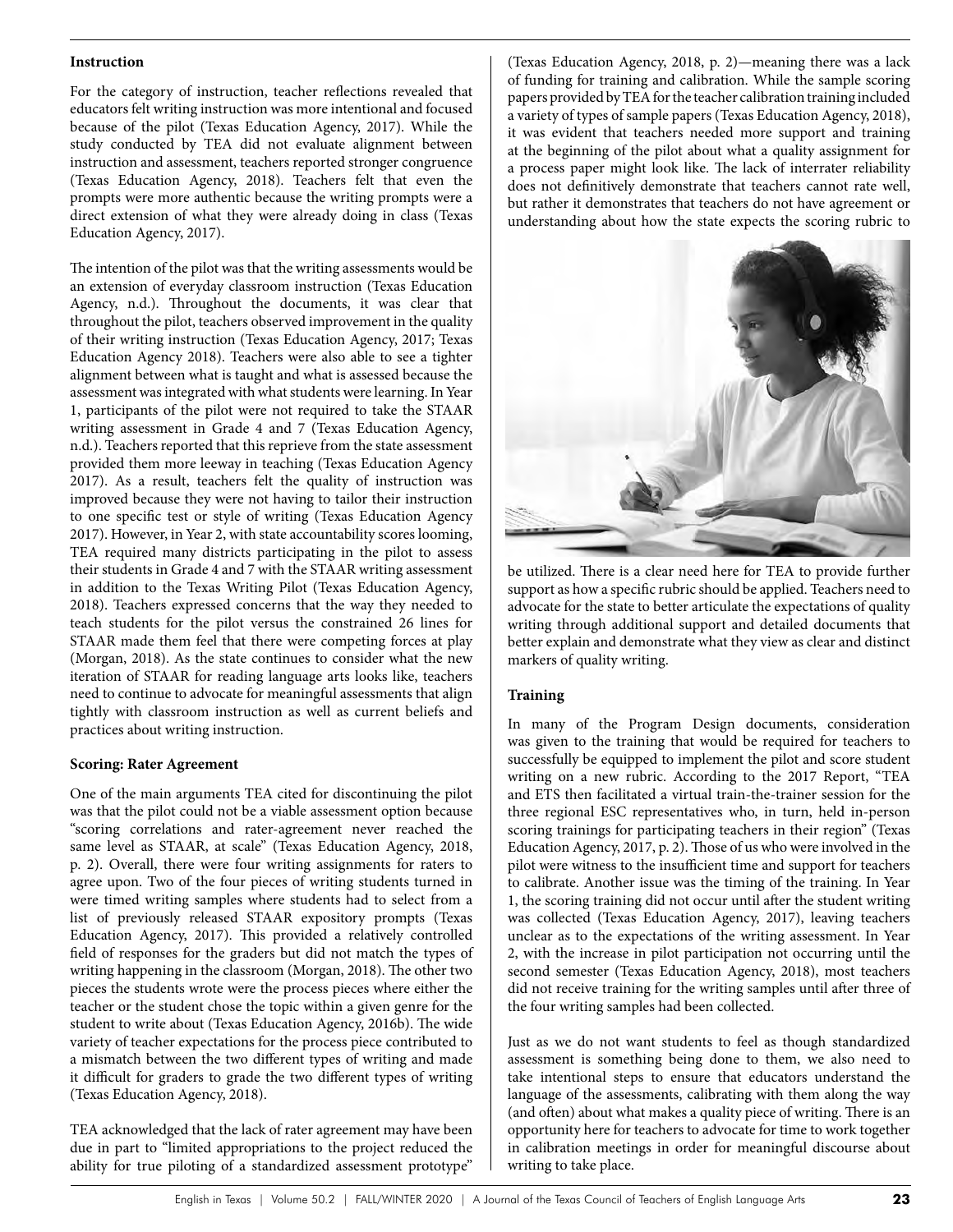

#### **Conclusion**

As I look back upon everything I know now about the Texas Writing Pilot, I have new insight, not only about what happened during the pilot but also about the important role educators and administrators alike can play as experts from the field with influential voices advocating for the needs of their students. The data revealed a clear disconnect between how educators teach writing and how the state assesses writing. These dueling forces are ultimately what led to the breakdown between assessment, instruction, scoring, and calibration that I presented in the discussion. As the state continues to consider assessment implications because of our new state standards as well as seek new and alternative ways to authentically assess what a student knows, educators and administrators must take an active role by contributing their voices to the process.

By taking part in studies such as the Texas Writing Pilot, teachers were able to have their voices heard and had the opportunity to specifically influence the design of the assessment. Teachers can and should play a role of advocacy by finding opportunities to articulate the support structures needed from the state to better teach and support student mastery of the standards. Even at a district level, teachers can advocate for additional opportunities to collaborate and learn alongside one another to calibrate and more tightly align scoring as a team.

While there is much for teachers and administrators to learn from this pilot, there are takeaways for the state as well. In reviewing the implementation of the pilot, the state should consider how they design and execute pilot studies. Decisions such as changing the rubric from Year 1 to Year 2 as well as adding more than 28,000 students to a study in the last five months of the study burdened the entire study and calls into question its validity. The study did, in fact, provide both quantitative and qualitative data regarding the writing assessment, but the study was not consistently executed. While the qualitative data provided positive insights from educators about the potential benefits to students and classroom instruction, the quantitative data should be carefully considered before it is used for decision-making purposes about how such an assessment could be implemented, or not implemented, across the state.

Practically speaking, the state also needs to provide support for teachers by way of explanation guides and documents that help them better understand the state's interpretation of standards for assessment purposes so that teachers can better understand how to teach and assess the standards within the classroom. Specifically, it would not be helpful for these documents to merely show a definition of each individual standard and how it is assessed; rather, TEA needs to demonstrate how each of the language arts standards are interdependent to all of the other standards and recursive over time.

While this document analysis sought to investigate the state's implementation of HB 1164 (2015) regarding student performance assessment, its findings revealed potential opportunities for educators to take action and play a pivotal role in creating practice and policy across the state. Ultimately, the moral of this research is that when given the opportunity to attend a meeting, say yes even when you are not quite sure where it will take you. We know that the new Reading and Language Arts STAAR test that will align to our new state standards will include writing at all of the tested grade levels (third grade through English II), so I implore each of you to seek ways in which you can be influential in ensuring our students have the opportunity to demonstrate what they know through authentic and meaningful assessments.